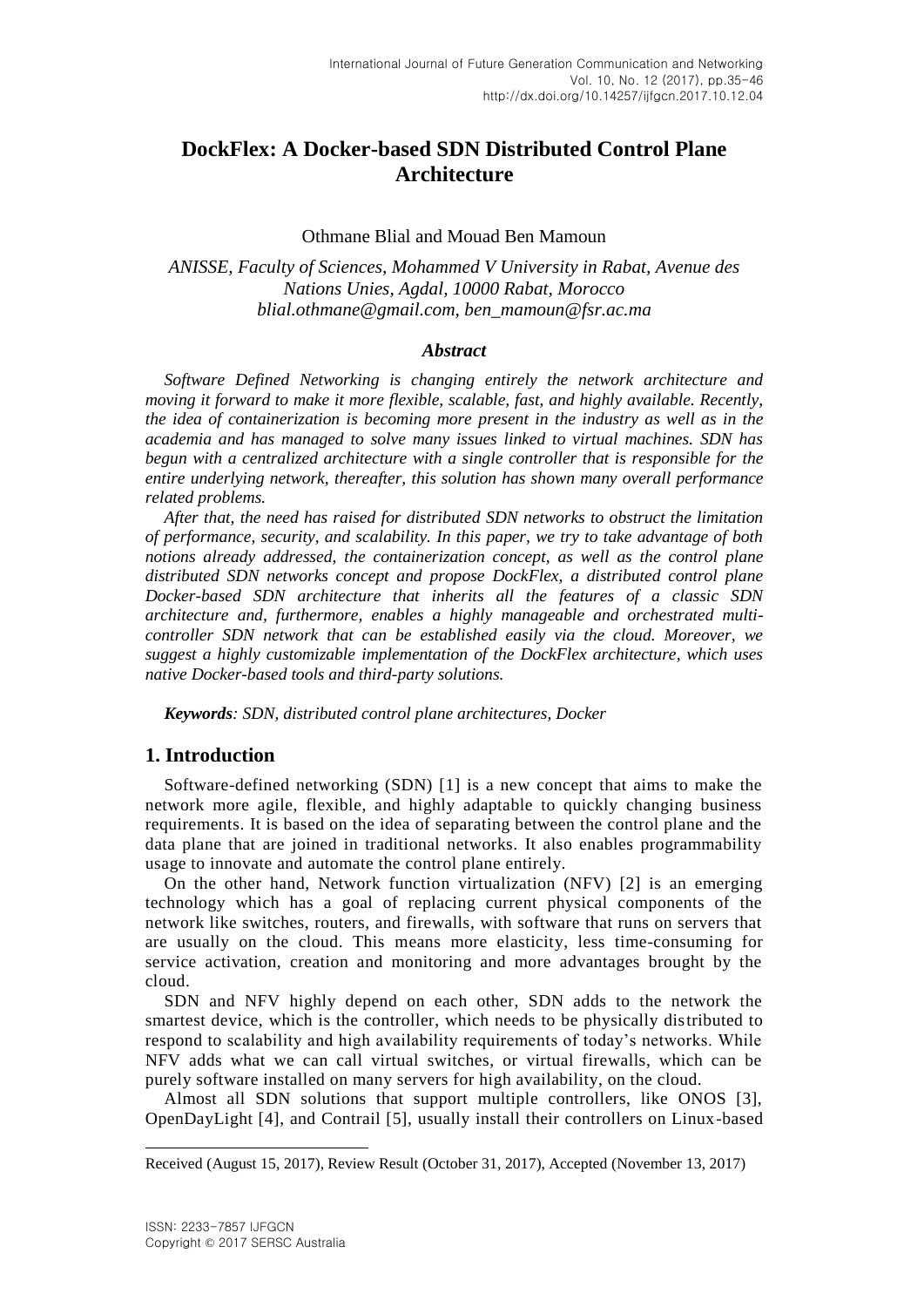virtual machines, using local servers or on the cloud. Virtual machines until now are performing very well and delivering good quality. However, the cloud recently knows a big revolution by the introduction of emerging new cloud products like Docker that use the notion of containerization, which has managed to solve many problems related to VMs.

Before digging deeper in the world of containerization, let's first understand why we need to abandon virtual machines (VMs), while they are currently the most used solution in production. VMs have succeeded to provide virtualized operating systems (OSs), however, each time we create a new VM, we need to go through installing an OS, making it ready to work with by installing and configuring a bunch of drivers and licenses then deploying an application that we want to work with on the top of it. Bottom line, we go through many steps to finally deploy an application, which is our main goal from the beginning, these repeated steps represent the main problem with VMs, in addition to the overhead brought by the VM's OS, by consuming the CPU, the Disk space and the Memory of the physical machine, where the hypervisor resides. Moreover, VMs needs usually minutes to be started, migrated or destroyed.

On the bright side, Containers are very lightweight and very fast in comparison to VMs, because they remove the overhead brought by the OS, which means they use less memory, CPU and disk space. Containers try to reach the goal directly by deploying the application wanted without installing or configuring the OS, simply by bringing the minimal essential dependencies to work with that targeted application. Another reason why containers are faster than VMs is the fact that they share the same kernel of the physical machine.

It might occur an interesting question, which is why we need containers, why ce cannot just install as many applications as we need on the top of the machine we have. The answer is simply we won't have for each application a separated networking stack, a shared library stack, or any of the others stacks, which define a unique Linux environment.

In order to provide each container with its own private stacks, we use kernel namespaces [6], which allow each container to have an isolated private networking stack as well as a process stack, a user space stack, *etc,.* Another great feature that permits creating containers is the cgroups [6] feature, which permits the physical machine to fully control resources that are shared among the different containers.

Now that we have an idea about containerization, let's introduce Docker [7], a cloud based platform, which is a containerization implementation. Docker is an open source project used to pack, ship and run any Linux application or distribution as a highly manageable and lightweight container, built using a Docker image.

A Docker container can run any service or program by loading a filesystem that has everything needed to run. In other words, it is an isolated process working on an isolated filesystem. This container is very lightweight since it uses less RAM and CPU because it shares the same system kernel of the machine. Additionally, it is not tied to any type of infrastructure. A Docker container also has the power to instantiate, destroy instances immediately, and remove environment inconsistencies.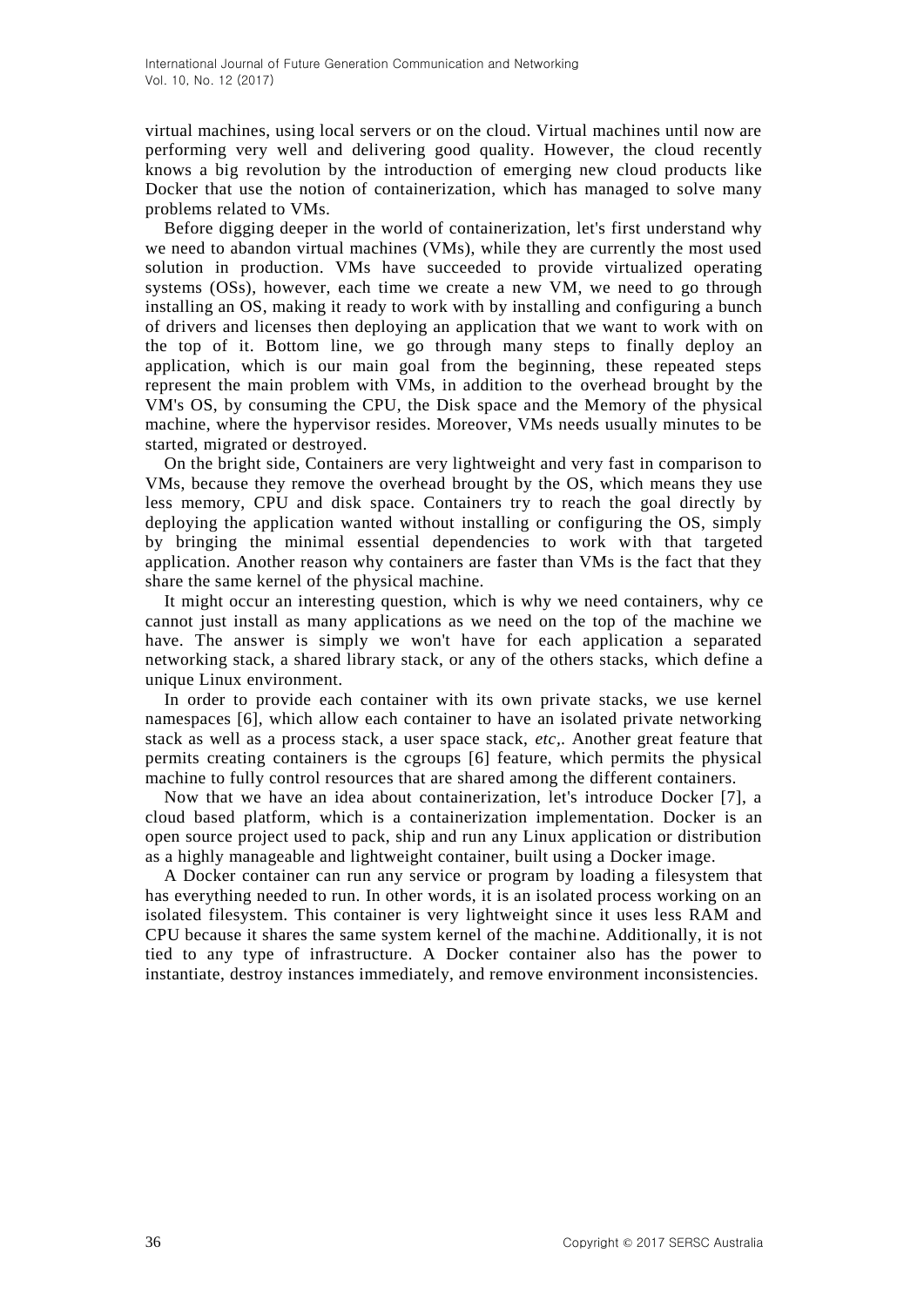

## **Figure 1. Comparing a VM Based Environment to A Docker Based Environment**

In the SDN context, we can instantiate an SDN controller as a container. To build a container, we need to use a Dockerfile or a starting point image, an Ubuntu server Docker image from the Docker hub for example, and install on it the SDN controll er related files. In the following of this paper, we are going to note a Controller-Container as a CC.

Using Docker to instantiate a new CC can bring all the benefits of containerization, like the speed offered to provision, destroy or migrate a CC, as well as less overhead compared to VMs, smooth backing up, easy maintenance and optimized automation process.

Few research papers have covered Docker in the SDN context. For example, a paper [8], highlights the advantages of Docker containers in SDN networks. It explains why VMs based SDN networks have a lack of speed regarding deployment, migration, integration, and scalability as well as the complexity of network management, then it shows the power of Docker over VMs. Moreover, this paper shows how relying on Docker to build a virtualized SDN network led to rapid deployability and good extensibility.

Another paper [9] has handled Docker in an SDN context proposed a Dockerbased framework that allows to automatically install and uninstall an application at the edge switches according to the user needs. Likewise, this framework can efficiently manage the storage, the computing, and the networking resources of the switch.

Using Docker within an SDN network can be very beneficial, however, the issue appears when we instantiate many CCs, there is a lack of a management and orchestration architecture that allows us to have an up and running distributed control plane with multiple CCs on the top of a Docker-based cloud environment.

To remediate this problem, we propose, DockFlex, a distributed control plane architecture for a Docker-based SDN environment. DockFlex enables smart management and interactive orchestration, which can also provide high scalability and high performance to ensure an emerging distributed control plane.

The remainder of this paper is organized as follows. In section 2, we give a background about Docker and Docker Swarm. In section 3, we describe the DockFlex architecture, then we provide the implementation of DockFlex that we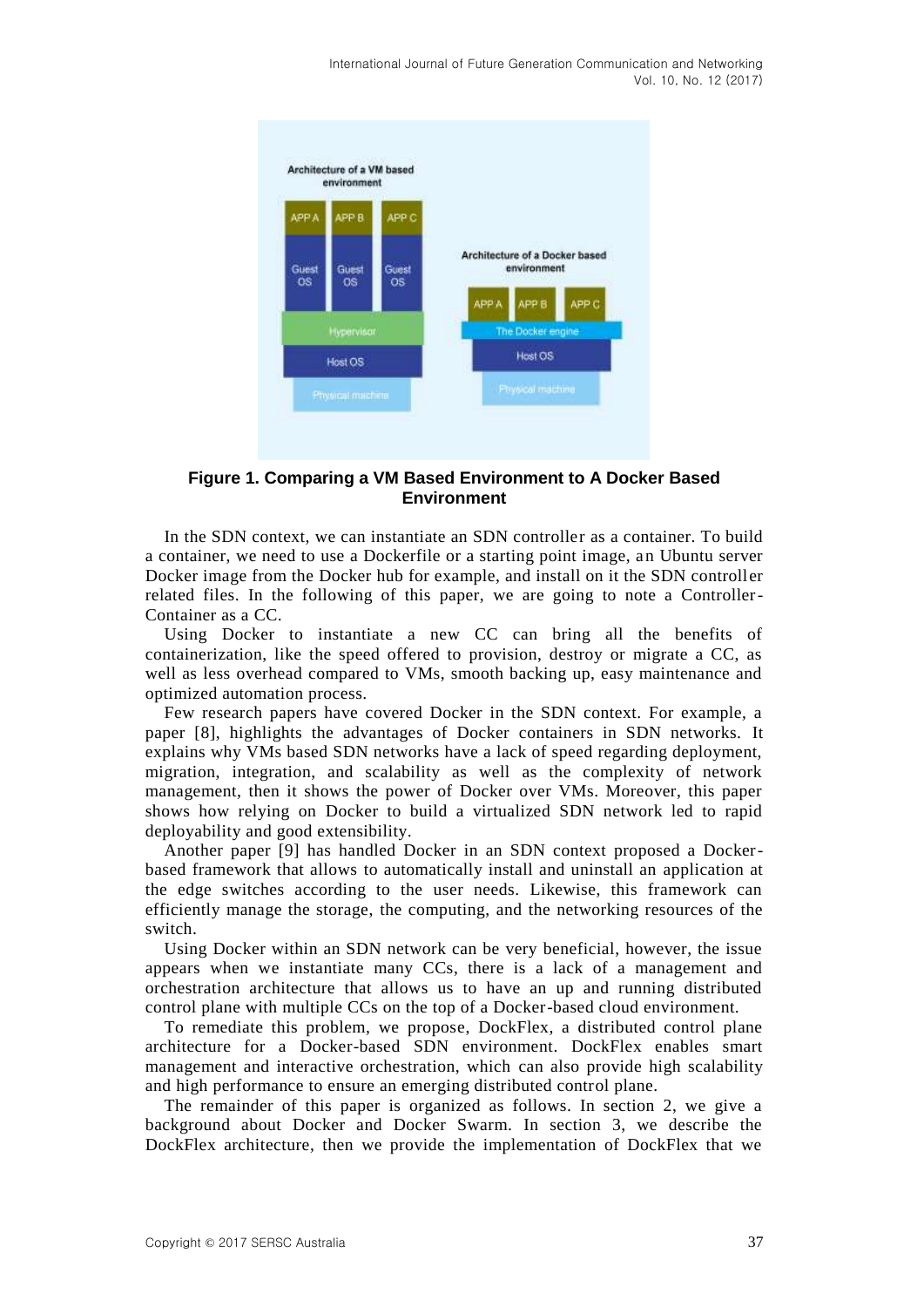propose to build the DockFlex distributed control plane. In Section 4, we give some simulation results. Finally, in Section 5, we give perspectives and conclusions.

## **2. Docker and Docker Swarm: Background**

In this section, we give a general background about Docker, as well as Docker Swarm, the native Docker clustering solution.

## **2.1. Docker Background**

Docker [7] is a fast-emerging cloud-based technology solution and platform, which can be considered as the most recognized and used containerization implementation currently. Docker resides on three essential components, the Docker engine, which is the agent that must be installed on the machine we are working on, to take advantage of Docker. The Docker engine also called the Docker runtime. It provides us with a Docker-based environment that permits accessing all the Docker services. By developing and deploying an application on the Docker runtime grants having a portable application that can run smoothly, on a laptop, on a data -center, a cloud-based server, *etc*. The second component is the Docker images, which are used to lunch a Docker container. They are built usually using the Dockerfile which is a list of commands and instructions to pull all the minimal dependencies and make the essential configurations to build a certain application. The third component is the Docker container, which is the most important component of the Docker environment. It is launched based on an image that we have locally, or that we can pull down from the Docker official web store.

## **2.2. Docker Swarm Background**

Docker can be integrated with many native solutions and third-party solutions. Docker swarm [10] is one of the most useful Docker-based solutions to make clustering very smooth. It is considered as a clustering solution used to control different containers in a Docker-enabled environment. Docker swarm needs two major components to work. First, the discovery service, which is a key-value store that is responsible for maintaining the state of the cluster and its configuration. Second, the swarm manager, which controls the entire cluster by receiving Docker commands and sending commands to a particular node in the cluster. Both of these services should be duplicated for high availability purposes.

The discovery services that Docker Swarm supports are :

- Zookeeper [11], which is a centralized service used to maintain configuration, provide information and synchronize data.

- The etcd tool [12], which is a shared configuration solution for distributed environments using key-value stores.

- Consul [13], which is a service discovery and configuration solution also based on value-key stores, which is more adaptable and easy to configure. It supports failure detection and datacenter-awareness.

Instantiating new containers within a Docker swarm based network can be managed manually or automatically. In order to instantiate a new container manually, Docker swarm offers the possibility to choose the node we want based on its different attributes, like the location, the Linux distribution, the available resources or even using custom attribute added by the administrator. While in order to instantiate new containers automatically, we can choose among three options, the Random, the Spread and the Binpack option.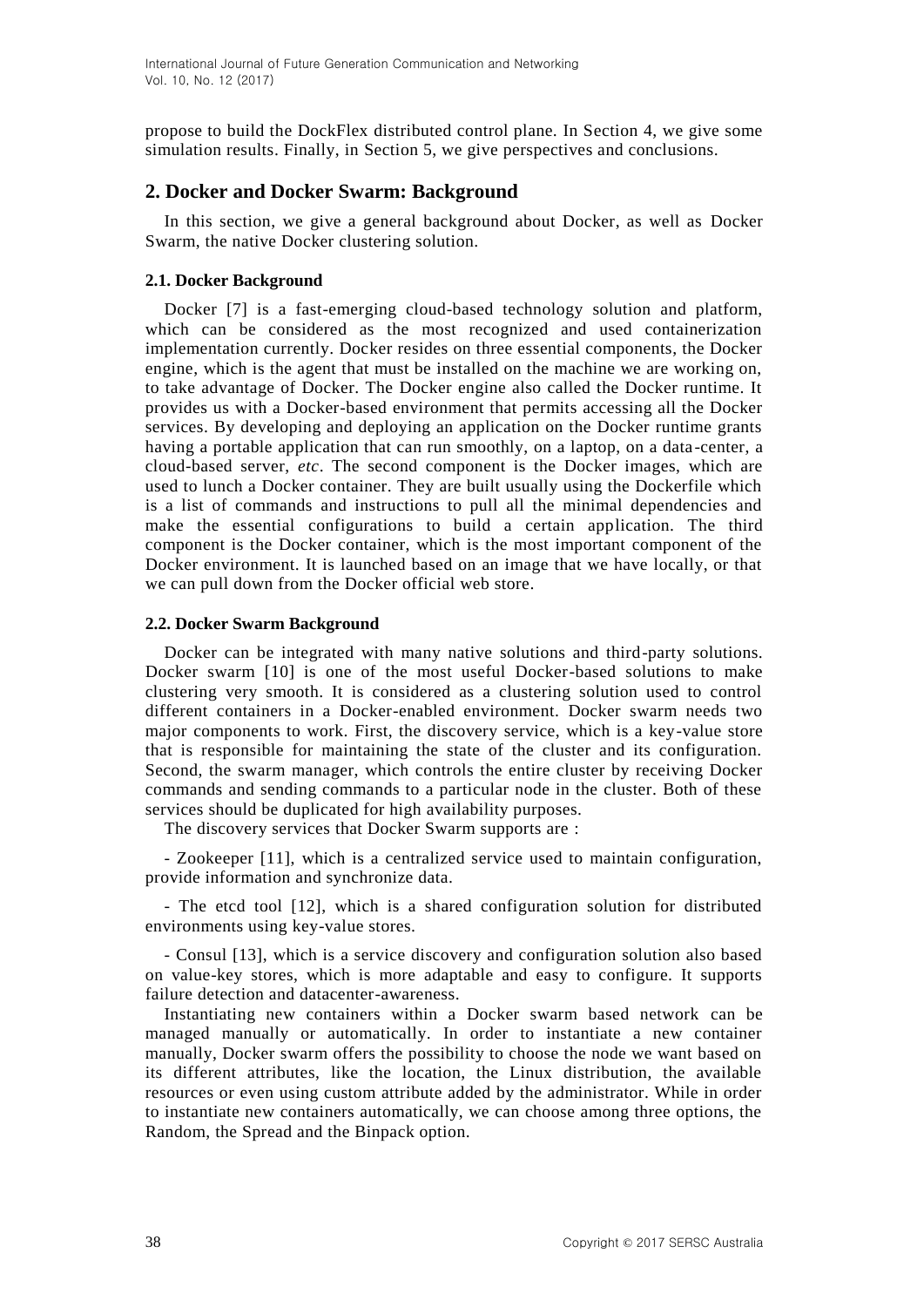- The Random option is the less intelligent option. It distributes containers randomly on the nodes, it doesn't care about any attribute, it may seem have less overhead, we don't need to compare between the nodes current resources, but it is not efficient in a working environment.

- The Spread option, which is the most reasonable option, which inspects the node that has the least number of containers to add a new one, this option helps to balance between nodes, and it is very useful in a productive environment.

- The Binpack option, which is based on releasing the most of the infrastructure we can, which means, we add new containers to the same node until it is full, then we can go to the next node. This method is also very useful and efficient for realworld environments.

#### **3. The DockFlex Proposition: Architecture and Implementation**

In this section, we describe the architecture of the DockFlex proposition, then we suggest an implementation for this architecture.

#### **3.1. The Dockflex Architecture**

The DockFlex architecture that we propose aims to take advantage of a containerization based environment, to enhance a distributed control plane SDN network overall performance.

It is composed of three layers since it inherits the characteristics of the classic SDN architecture, an infrastructure layer, a distributed control layer and a management layer.

In the first place, we have the infrastructure layer, which has the different network devices that are connected to the control layer via an SDN southbound API.

While the distributed control layer or plane is where we have a cluster of nodes, and on each node, we have one or more SDN controllers as containers, each one is connected to the infrastructure layer using an SDN southbound API and to the management layer using an SDN northbound API.

Finally, the management layer, which has many components that we propose, which characterize the DockFlex architecture, in addition to all applications that can reside within this layer:

**The discovery service node**: this component maintains the state of the cluster and its configuration, assuring its smooth functionality.

**The cluster manager node**: this component that controls and manage the entire cluster, by sending or receiving the command to any particular node in the cluster.

**The cluster logs collector store node**: this component gathers different types of logs from all the nodes in the cluster using logs forwarders engines installed within each node, then saves them inside. These logs can be used to retrieve all types of information about each CC within each node.

**The cluster monitor node**: this component is responsible for real-time monitoring of resources consumption as well as overall performance.

The following illustration shows the DockFlex architecture.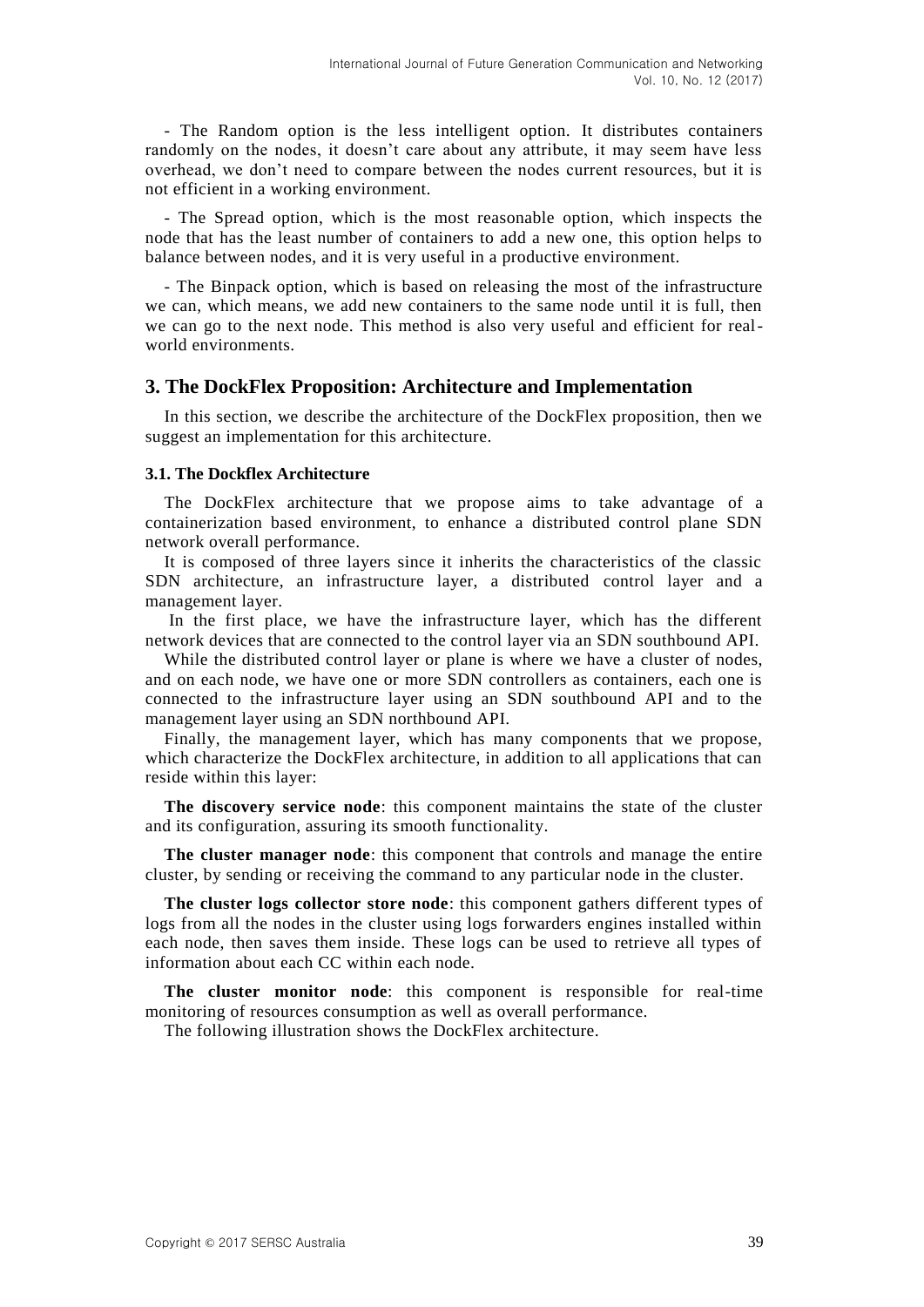International Journal of Future Generation Communication and Networking Vol. 10, No. 12 (2017)



**Figure 2. The Architecture of DockFlex**

The DockFlex architecture can be easily extended, by adding new components or also, removing existing components, as well as changing the role of a component within the architecture.

## **3.2. The Dockflex Implementation**

The DockFlex architecture that we have presented previously, can be implemented using any containerization solution and using all types of solutions, concerning clustering discovery, clustering management, logging collection, logging storing and monitoring.



**Figure 3. The Proposed Implementation of DockFlex**

Our DockFlex implementation, like we see the above figure, uses Docker, as containerization solution, because it is the most used containerization solution, not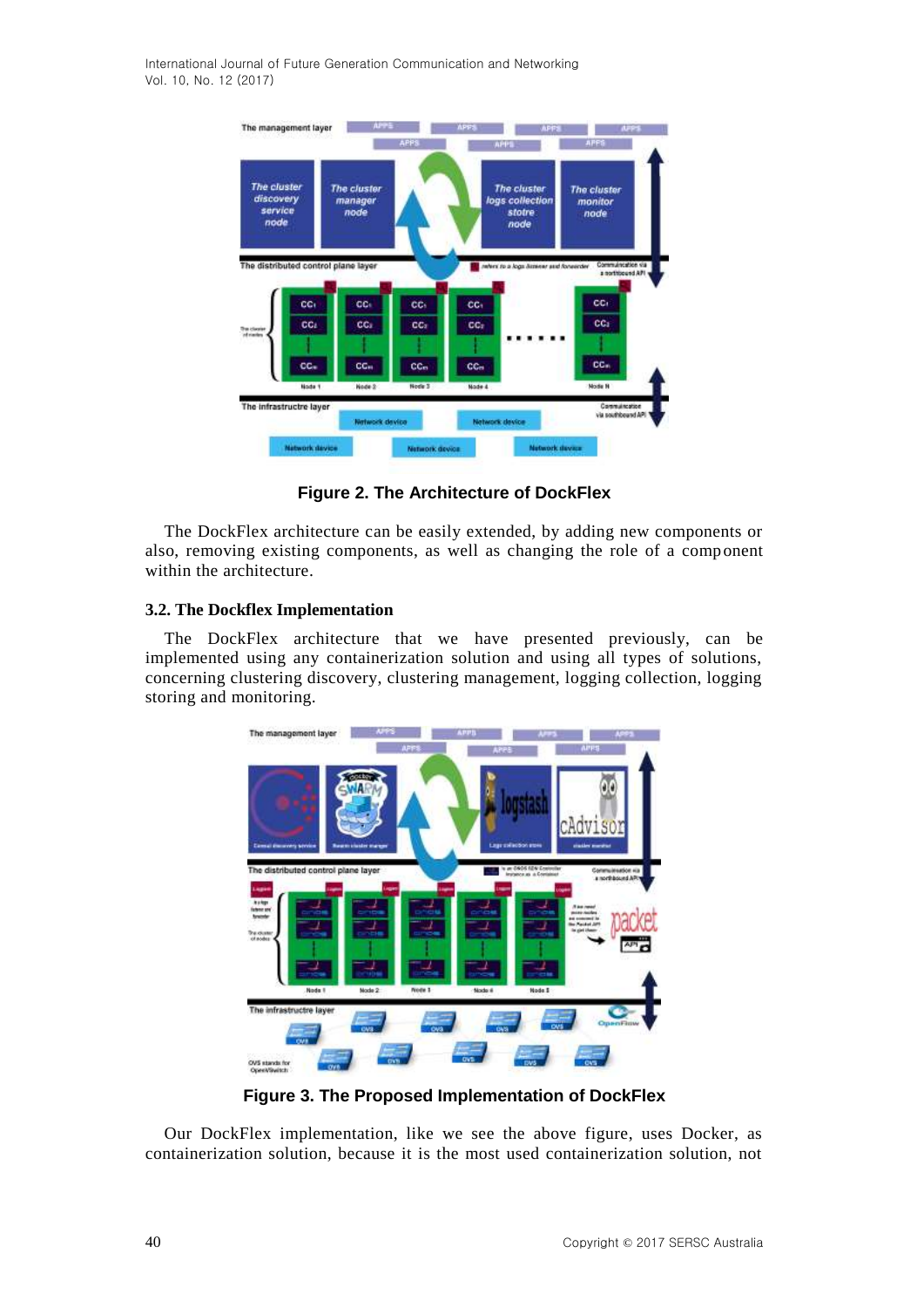to mention, it has a very large community supporting it. Our implementation tries to orchestrate and manage a cluster of CCs, for this reason, we choose the Docker Swarm, a native clustering solution to Docker.

In order to make an up and running cluster of CCs, we need a swarm manager, which is a node that is responsible for executing different commands inside each node within the cluster. This manager can be used to provision a new CC, migrate, shutdown or destroy an existing CC, as well as many other things.

Additionally, we need a discovery service, which responsible for maintaining the state of the cluster and its configuration. We choose Consul as a discovery service, which is used in production environments by many companies.

Each CC inside each node in the cluster, will generate events and different type of outputs, that can all be regarded as logs, these logs need to be stored in a centralized store, likewise, any other CC, can reach them, and take advantage of them. For this reason, we use Logjam [18], is a log forwarder, which is designed to listen on the docker0 interface within each node in the cluster, and receive over UDP, all the log entries, received from the different CCs inside that particular node, and then send them to a centralized log collection store node.

Concerning this last mentioned, we use Logstash [19], which is an open source tool that collects, parse, and store logs for future use.

To enable active monitoring within our DockFlex implementation, we use cAdvisor [20], which will analyze in real-time, the different characteristics and resources consumptions for all the CCs, within each node in the control plane.

Our implementation suggests the use of high availability, which means each node in the orchestration layer should be duplicated. Additionally, we can use all the different components we talked about as containers.

Each CC inside each node is an SDN ONOS controller instance as a container. ONOS is The Open Network Operating System, an OS designed for SDN networks, which has high scalability, high performance and designed for Data Center based networks, as well as service provider networks.

We suggest for this implementation the use of OVS (OpenVSwitch), in the infrastructure layer, because they have the particularity of being full software switches, and they support OpenFlow, which is the Southbound API (SB-API) used for communication between the OVS witches and a particular CC. OpenFlow is the most used and recognized SB-API, which happens to be always linked to SDN.

The DockFlex implementation is directly connected to the Packet.Net, which is a cloud service that permits to provision full Bare Metal servers on the cloud. In case we are running out of node inside the cluster, we can easily provision a new node (server), and install the different dependencies we need while provisioning, thanks to the optional user data, offered by this cloud service.

This proposed implementation can be extended to use all sort of open source tools, which can be integrated to enhance the overall functionality of DockFlex.

## **4. A Simulation of the DockFlex Core**

As we have seen, the implementation of DockFlex, requires the combination of many Docker native tools as well as third-party solutions, and since this is a work in progress, we haven't been able yet to simulate the DockFlex implementation, for this reason, we will present a simulation of the core of DockFlex, which is Docker, and at the same time, show the superiority of a Docker-based SDN network in comparison with to a VM-based SDN network.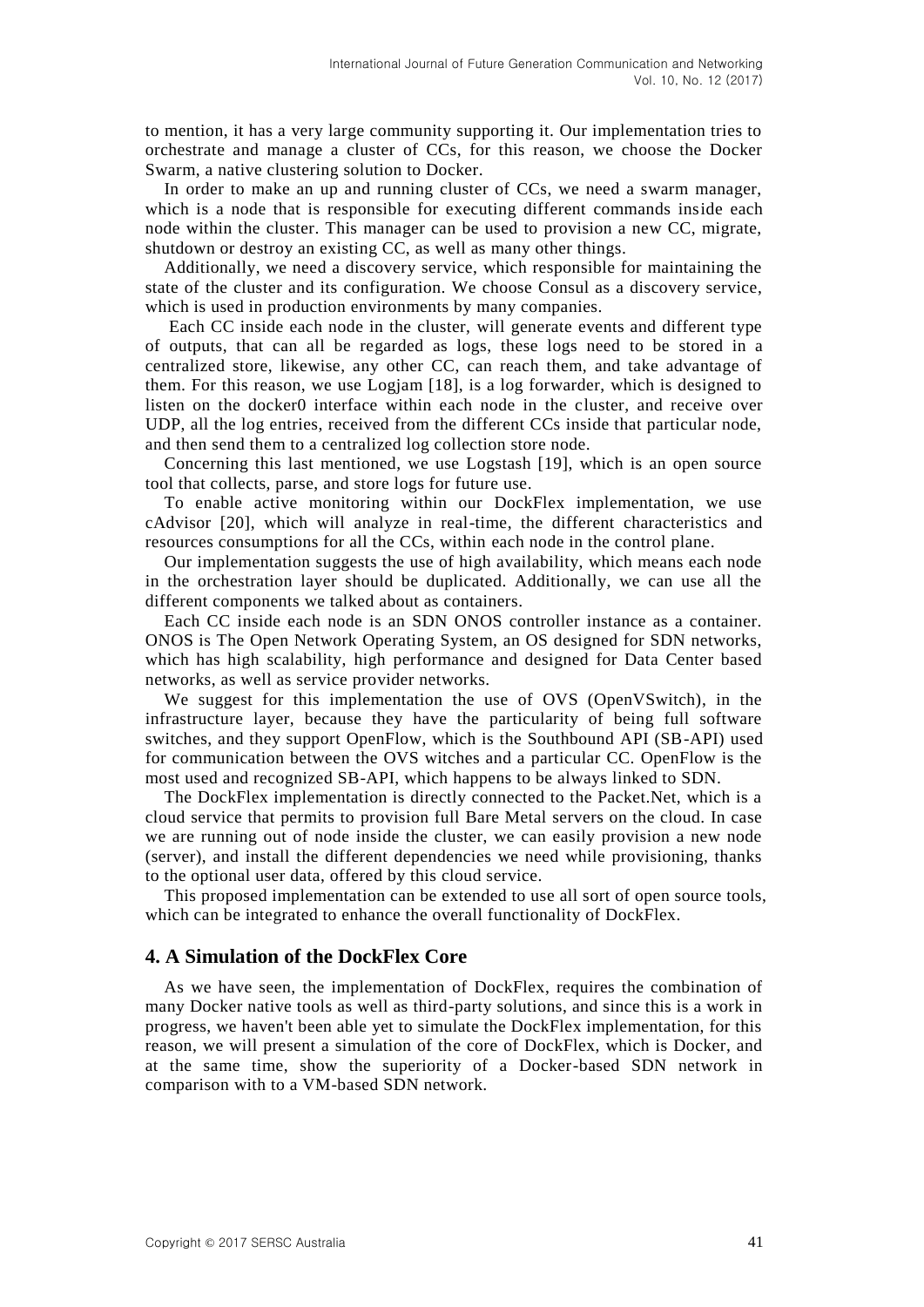International Journal of Future Generation Communication and Networking Vol. 10, No. 12 (2017)

### **4.1. Testbed Description**

In this testbed, we are going to use a physical machine from the packet.net [14] Bare Metal service, of type 0 (1 x Intel® Atom™ C2550, 4 cores, 2.4 GHz and 8GB of DDR3 RAM).

Within this machine, we are going to install VirtualBox [15], which will allow us to deploy VMs as well as Docker, which will permit us to create containers.

We are going to use ONOS [3], an emerging and rapidly growing SDN controller, by building it as a container, as well as a VM. Then we are going to connect a first ONOS controller to a simulated Mininet [16] network, which is a fat tree topology, which has one OVS [17] switch, connected to three other OVS switches, where each one of those three is connected to three simulated Mininet hosts. We also connect the same topology to a second ONOS controller.

The following figure summarizes the previously explained testbed:



**Figure 4. The Testbed Description**

## **4.2. Performances Indices**

To measure the performance of this use-case implementation, we measure two different performance indices. First, the CPU consumption, which is an important index to see how much the controller and its underlying networks are consuming the processor resources. Second, we measure the memory consumption, which also relevant for the overall resources available. These two indexes are very significant for the cloud environment to show us how much our implementation handle the available resources.

## **5. Simulation Description, Results and Analysis**

Within this experiment, we measure the CPU and memory consumption, by building up the underlying network, which will construct the switches, the hosts as well as the links between switches and hosts. After that, we assure the command PingaAll, within the Mininet simulated network, so the simulated hosts can discover each other.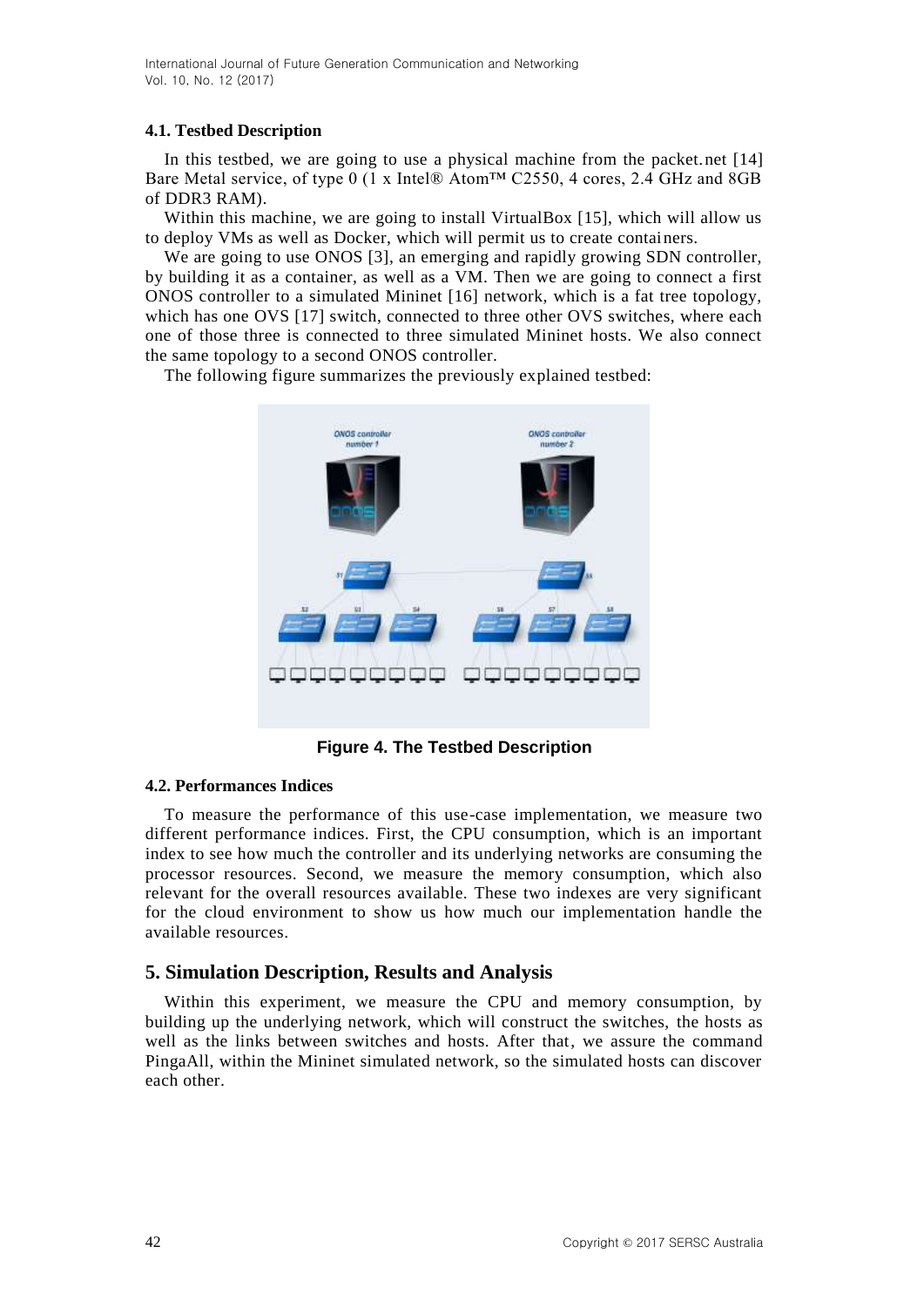

**Figure 5. CPU Usage for a VM based versus a Docker Based** 

Figure 5 shows that the CPU consumption goes up to about 79%, for a Dockerbased SDN network, and up to about 95% for a VM based SDN network, within the switch building phase. In this phase, many switch events are exchanged at the same time, it consumes a lot of CPU resources.

While, within the phase when the Mininet hosts ping each other, the CPU decreases for the VM-based, but still higher than the Docker-based SDN network.

The difference of CPU usage, it simply due to the fact that when using a VM, we are bringing the overhead brought by the guest OS, which is Ubuntu in this use case. In contrast, when using Docker, we are using the ONOS instance as a container directly, which means lower overhead, likewise, lower CPU usage.

Another thing to point out is the fact that when we issue the command PingaAll on Mininet, it takes about 20 more seconds to finish pinging all the Mininet hosts. Which means, that the Docker-based environment is faster.



**Figure 6. Memory Usage for a VM based Versus a Docker Based**

Figure 6 shows the memory usage for both, a VM-based and Docker-based topologies. For the VM-based environment, we consume a significantly high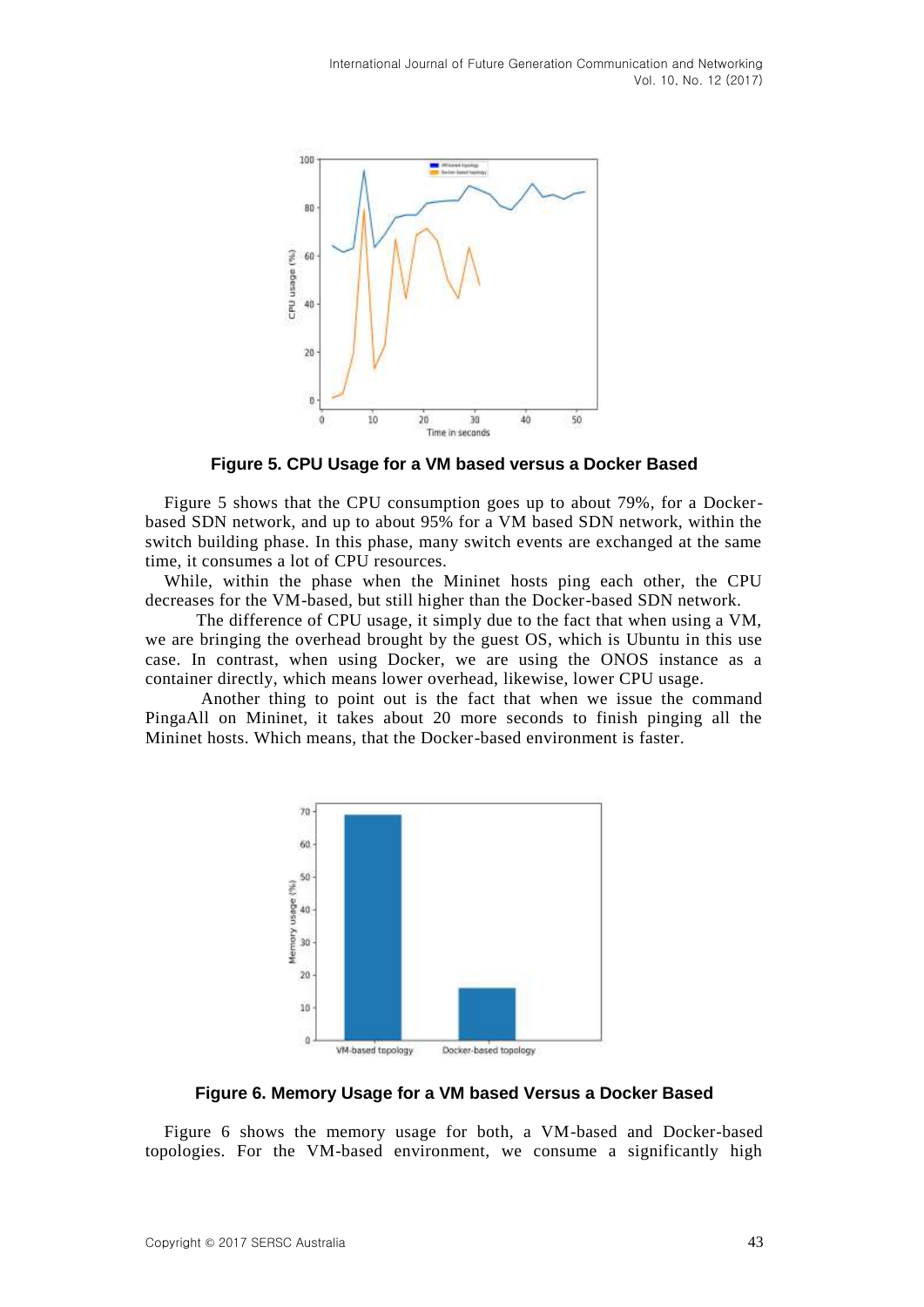memory, up to 69% of the global memory. By comparison, the Docker-based environment is consuming much less memory, which is about 16%.

In other words, we can say that the Docker environment has managed to save up to 53% of the available memory.



#### **Figure 7. Disk Usage for a VM based Versus A Docker Based**

Figure 7 shows that the disk space consumed was 16% when using a VM-based topology, then it decreases down to just 3%, using the Docker-based environment.

All the resources measurements that we have observed during the lunching of the Mininet based topology, have demonstrated the superiority of the Docker-based environment in comparison to the VM-based environment.

## **5. Conclusion and Perspectives**

In this paper, we take advantage of the concept that has become very popular in the recent years, which is containerization, which came to solve many problems related to virtual machines, in the context of SDN networks. More precisely, we use containerization for distributed SDN networks, since distribution has become a must to remove many limitations in terms of performance. Based on these two concepts, which are SDN distributed networks and containerization, we propose DockFlex, which is an orchestrated container-based SDN distributed architecture, which resides in the cloud.

We have presented and described this architecture, then we have suggested an implementation based on this architecture, which uses Docker as a containerization environment while combining many native Docker tools and other third-party solutions, to enable many important operations within modern networks, like communication, logging, and monitoring.

Concerning the next steps of this research paper, we plan to build the DockFlex implementation and deploy it within a real testbed on the cloud to show its performance in production environments. We suggest the use of multiple WAN network topologies for the underlying networks, to be able to watch the behavior of the DockFlex based network, within different topologies, each one with a different number of underlying nodes.

Furthermore, we look forward to discussing and analyzing the scalability opportunities within a DockFlex implementation, as well as cohabitation between DockFlex with other types of containerization environments.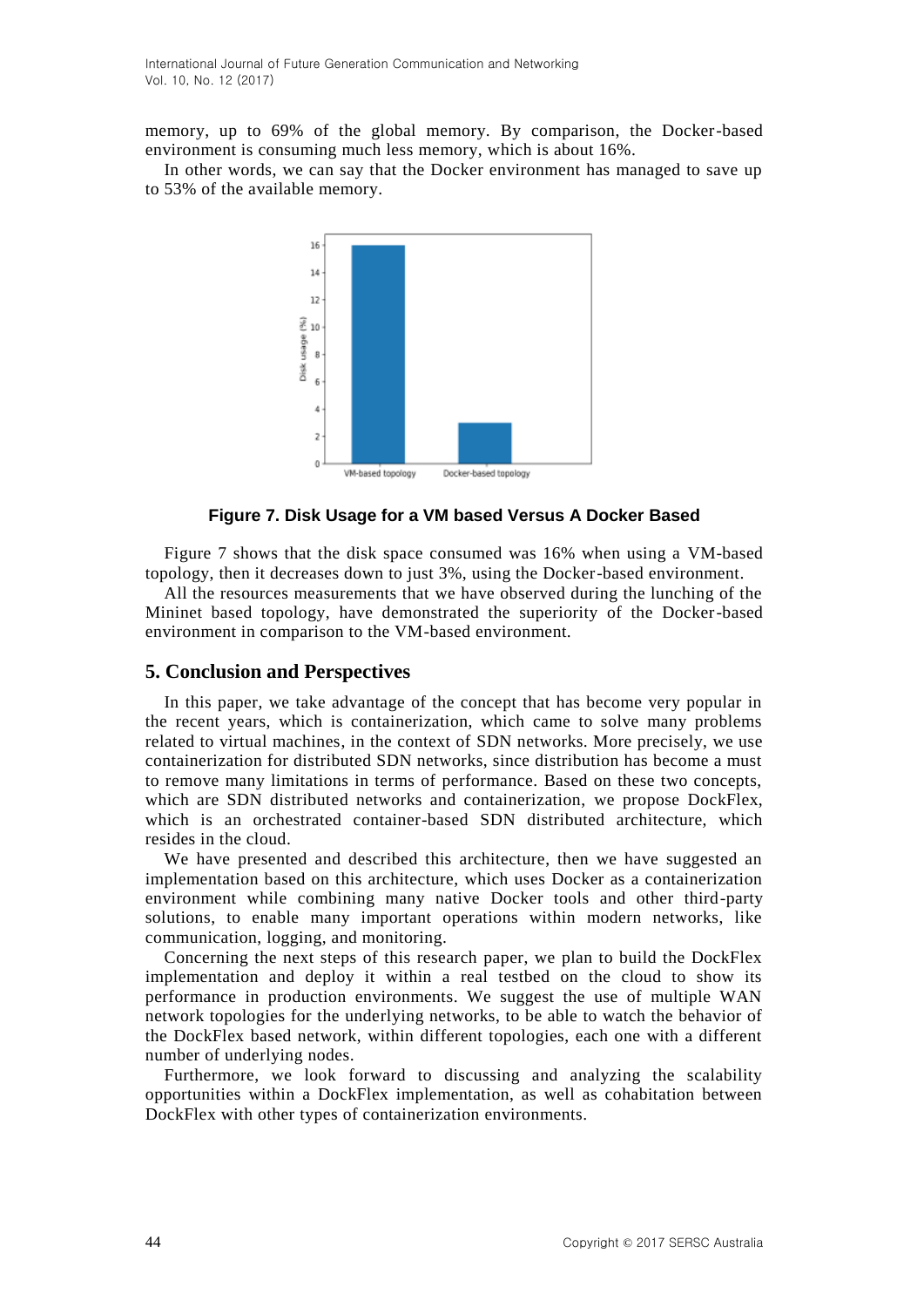## **References**

- [1] D. Kreutz, F. M. V. Ramos, P. E. Verissimo, C. E. Rothenberg, S. Azodolmolky and S. Uhlig, "Software-defined networking: a comprehensive survey", Proceedings of the IEEE, vol. 103, no. 1, **(2015)**, pp. 14–76.
- [2] J. Gil Herrera and J. Botero Vega, "Network Functions Virtualization: A Survey", IEEE Latin America Transactions, vol. 14, no. 2, **(2016)**, pp.983-997.
- [3] ONOS, "Open Network Operating System", [online] Available at: http://onosproject.org/, **(2017)**.
- [4] "The OpenDaylight Platform | OpenDaylight", Opendaylight.org, 2016. [Online]. Available: https://www.opendaylight.org/.
- [5] Juniper.net, "Contrail SD-WAN and Open SDN NFV Solutions Juniper Networks", [online] Available at: http://www.juniper.net/us/en/products-services/sdn/contrail/, **(2017)**.
- [6] R. Rosen, [online] Available at: http://Resource management: Linux kernel Namespaces and cgroups Haifux, **(2017)**.
- [7] Docker, Docker. [online] Available at: [https://www.docker.com/,](https://www.docker.com/) **(2017)**.
- [8] L. Xingtao, G. Yantao, W. Wei, Z. Sanyou and L. Jiliang, "Network virtualization by using softwaredefined networking controller based Docker", 2016 IEEE Information Technology, Networking, Electronic and Automation Control Conference, Chongqing, **(2016)**, pp. 1112-1115.
- [9] Y. Xu, V. Mahendran and S. Radhakrishnan, "SDN docker: Enabling application autodocking/undocking in edge switch", 2016 IEEE Conference on Computer Communications Workshops (INFOCOM WKSHPS), San Francisco, CA, **(2016)**, pp. 864-869.
- [10] GitHub, docker/swarm. [online] Available at: https://github.com/docker/swarm, **(2017)**.
- [11] Zookeeper.apache.org. (2017). Apache ZooKeeper Home. [online] Available at: https://zookeeper.apache.org/.
- [12] GitHub. coreos/etcd. [online] Available at: https://github.com/coreos/etcd, **(2017)**.
- [13] Consul by HashiCorp. Consul by HashiCorp. [online] Available at: https://www.consul.io/, **(2017)**.
- [14] Premium Bare Metal Servers and Container Hosting Packet, Premium Bare Metal Servers and Container Hosting - Packet. [online] Available at: http://packet.net, **(2017)**.
- [15] Virtualbox.org. Oracle VM VirtualBox. [online] Available at: https://www.virtualbox.org, **(2017)**.
- [16] M. Team, Mininet: An Instant Virtual Network on your Laptop (or other PC) Mininet. [online] Mininet.org. Available at: http://mininet.org/, **(2017)**.
- [17] Openvswitch.org. Open vSwitch. [online] Available at: http://openvswitch.org/, **(2017)**.
- [18] GitHub. gocardless/logjam. [online] Available at: https://github.com/gocardless/logjam, **(2017)**.
- [19] Elastic.co., Logstash: Collect, Parse, Transform Logs | Elastic. [online] Available at: https://www.elastic.co/products/logstash, **(2017)**.
- [20] GitHub. google/cadvisor. [online] Available at: https://github.com/google/cadvisor, **(2017)**.